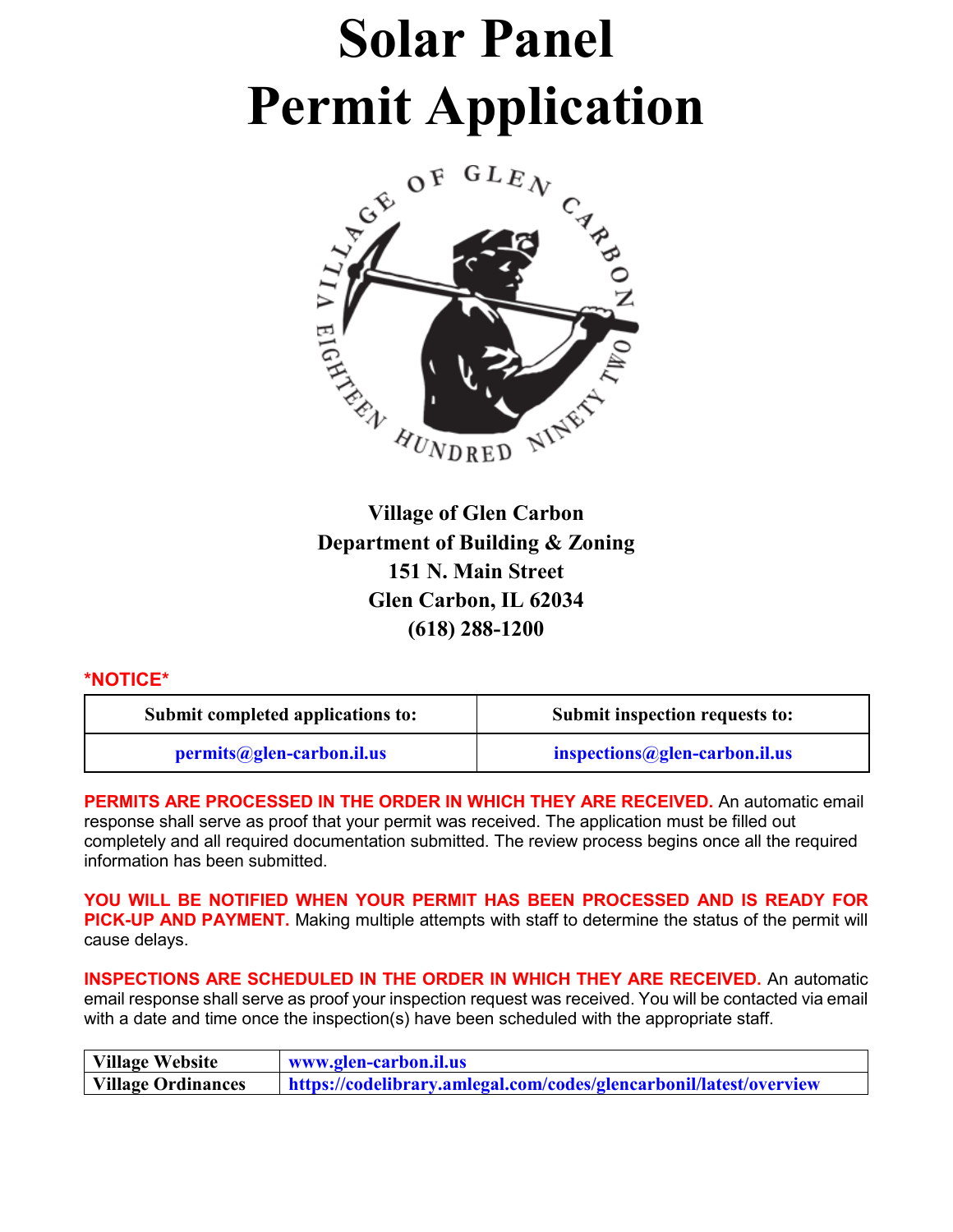# **NOTICE TO ALL SOLAR PERMIT APPLICANTS**

# **INFORMATION SHEET**

## **GLEN CARBON BUILDING DEPARTMENT**

- **1) Complete both copies of application. (Incomplete forms are returned)**
- **2) Date and SIGN application and bring them to the Building Department at Village Hall** or email them to kcrawford $\alpha$ glen-carbon.il.us
- **3) One set of plans are required including:**
	- **a) Signed and sealed Engineered load calculations**
	- **b) Solar system specifications (including method of fasteners)**
	- **c) Site Plan (including proposed panel locations)**
- **4) Your PERMIT to start construction along with a statement of charges and inspection information will be available for pick up in the Office of Building and Zoning provided your application is complete and meets Building and Zoning Regulations.**
- **5) Payments for permits are required when permits are issued.**
- **6) It is against the Laws established by Ordinance 521 to Use or Occupy (in whole or in part) any structure before being issued a CERTIFICATE OF USE AND OCCUPANCY.**
- **7) Dumpsters and temporary restroom facilities cannot be placed on the street.**
- **8) Commercial vehicles, trailers and equipment cannot be left on the street overnight.**
- **9) Permits must remain visible and kept in good condition.**

#### **The Following Codes are used by the Village of Glen Carbon**

2012 International Building Code 2012 International Residential Code 2003 International Mechanical Code 2003 International Fuel Gas Code 2005 National Electrical Code Current Illinois Plumbing Code Current International Energy Conservation Code Madison County Private Sewage Disposal Code 2018 Illinois Accessibility Code & (note 2018 A.D.A. now an Illinois Requirement) 2004 N.F.P.A. 96 Commercial Cooking U.L 197 Standards IF YOU HAVE ANY QUESTIONS REGARDING CODES, MATERIALS OR INSTALLATION. IT IS THE RESPONSIBILITY OF THE PERMIT HOLDER AND/OR TRADE TO CONFIRM.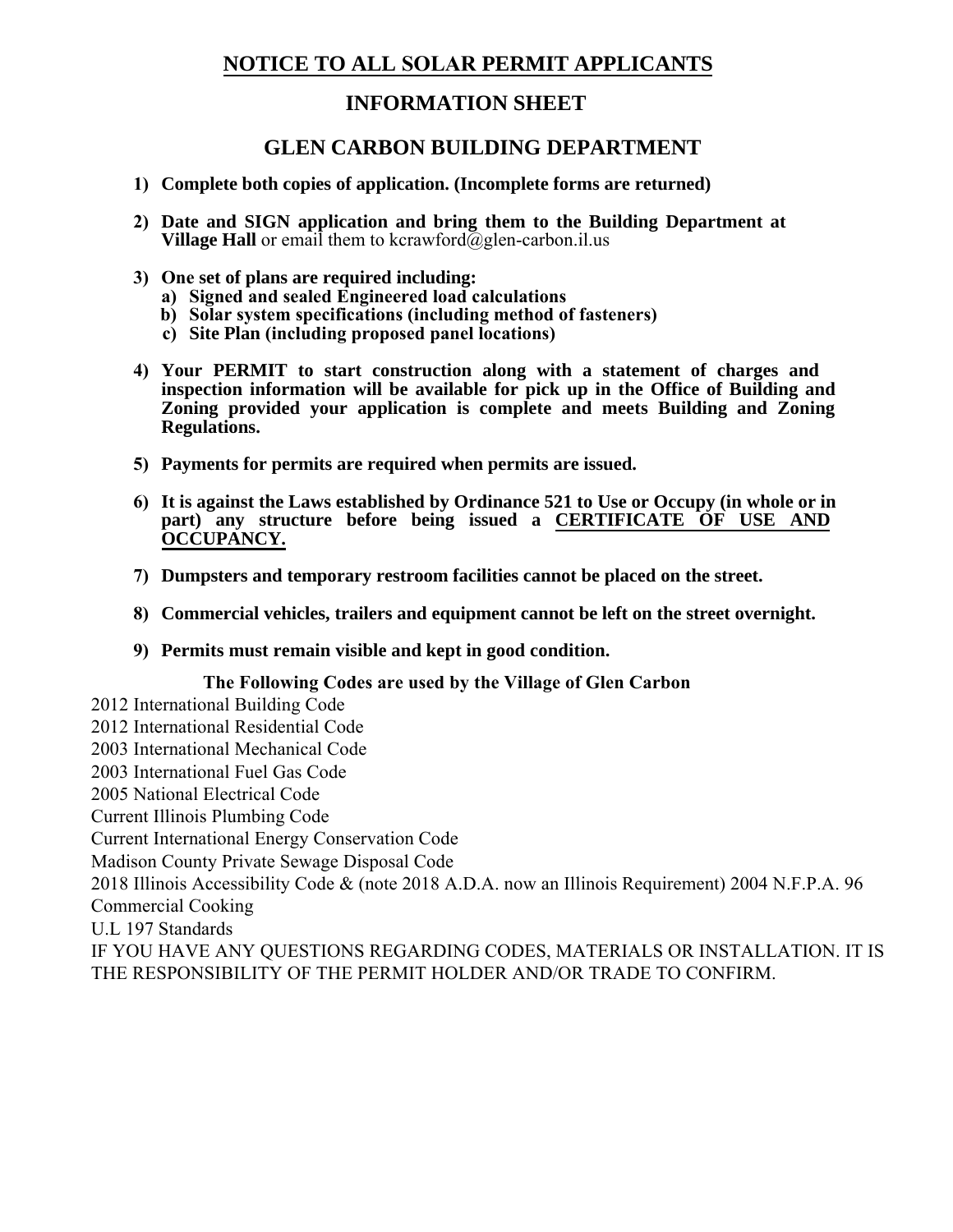**Permit No.\_\_\_\_\_\_\_\_\_\_\_\_**

**Zoning\_\_\_\_\_\_\_\_\_\_\_**

# **Village of Glen Carbon Solar Permit Application**

| PART 1. GENERAL                 |        |                  |
|---------------------------------|--------|------------------|
|                                 |        |                  |
|                                 |        |                  |
|                                 |        |                  |
| <b>PART 2. TYPE OF BUILDING</b> |        |                  |
| <b>Types of Structures</b>      |        | Type of Work     |
| □ Single Family_____            | $\Box$ | New Construction |
| Two Family_______<br>$\Box$     | $\Box$ | Remodel          |
| Multi Family_____<br>$\Box$     | $\Box$ |                  |
| $\Box$                          | п      | Other            |
| Garage/Carport____<br>$\Box$    |        |                  |
| Room Addition<br>$\Box$         | $\Box$ |                  |

**Market Value; \$110.00 sq. ft 1st.2nd. 3rd. floor, \$50.00 sq. ft. garage & unfinished basement, \$75.00 sq. ft. finished basement**

|                 |      |                     | <b>Electrical</b> (indicate amps of each) |  |  |
|-----------------|------|---------------------|-------------------------------------------|--|--|
| Heat            |      | <b>Service</b>      |                                           |  |  |
| <b>Quantity</b> | Type | AMP                 | Wire                                      |  |  |
| Flue            | Type | Total # of circuits |                                           |  |  |
| Water Heater    |      | Dishwasher          | Disposal                                  |  |  |
| Quantity        | Type | Washer              | Water Heater                              |  |  |
| Air Conditioner |      | Range               | Oven                                      |  |  |
| Ouantity        | Type | Dryer               | Motor                                     |  |  |
|                 |      |                     | Communications unit                       |  |  |
|                 |      | Sub Panel           | Transformer                               |  |  |
|                 |      | Elect. Heat         | <b>Total KW</b>                           |  |  |
|                 |      | Air Cond.           | <b>Total BTU</b>                          |  |  |
|                 |      | Gas Furnace         | <b>Ceiling Fans</b>                       |  |  |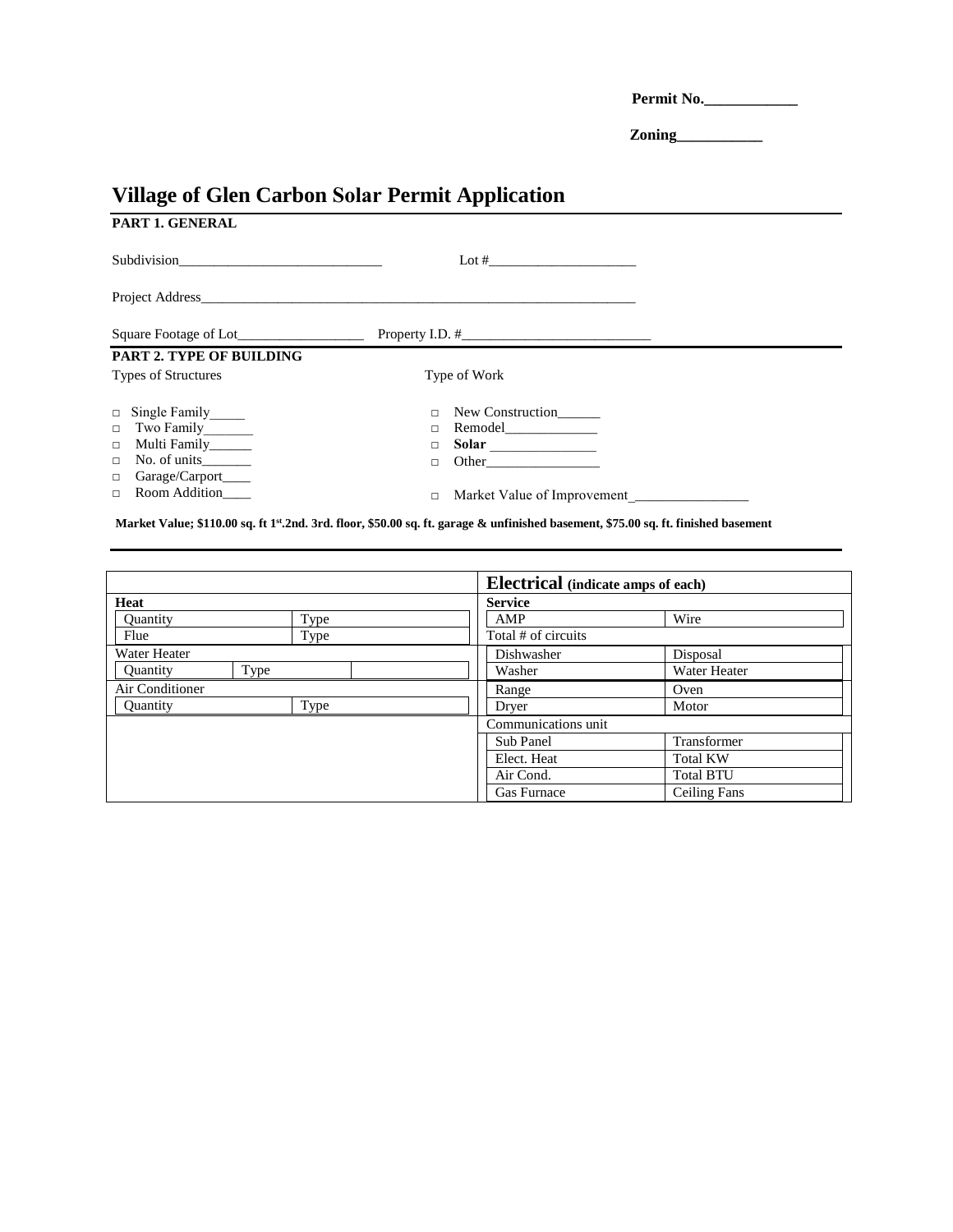|                                                                                                                                                                                                                                                                                                                                                                                                                                                                                                                                                                                                                                                   | <b>Contractor Name</b>                                                                                                                                                                                          | Tel. Number | License Number            | <b>Expiration Date:</b> |  |
|---------------------------------------------------------------------------------------------------------------------------------------------------------------------------------------------------------------------------------------------------------------------------------------------------------------------------------------------------------------------------------------------------------------------------------------------------------------------------------------------------------------------------------------------------------------------------------------------------------------------------------------------------|-----------------------------------------------------------------------------------------------------------------------------------------------------------------------------------------------------------------|-------------|---------------------------|-------------------------|--|
| Builder                                                                                                                                                                                                                                                                                                                                                                                                                                                                                                                                                                                                                                           |                                                                                                                                                                                                                 |             |                           |                         |  |
| Electrical                                                                                                                                                                                                                                                                                                                                                                                                                                                                                                                                                                                                                                        |                                                                                                                                                                                                                 |             |                           |                         |  |
| Plumbing                                                                                                                                                                                                                                                                                                                                                                                                                                                                                                                                                                                                                                          |                                                                                                                                                                                                                 |             |                           |                         |  |
| Mechanical                                                                                                                                                                                                                                                                                                                                                                                                                                                                                                                                                                                                                                        |                                                                                                                                                                                                                 |             |                           |                         |  |
| Roofer                                                                                                                                                                                                                                                                                                                                                                                                                                                                                                                                                                                                                                            |                                                                                                                                                                                                                 |             |                           |                         |  |
| Other                                                                                                                                                                                                                                                                                                                                                                                                                                                                                                                                                                                                                                             |                                                                                                                                                                                                                 |             |                           |                         |  |
| E-Mail and the same state of the state of the state of the state of the state of the state of the state of the state of the state of the state of the state of the state of the state of the state of the state of the state o                                                                                                                                                                                                                                                                                                                                                                                                                    |                                                                                                                                                                                                                 | E-mail      |                           |                         |  |
| <b>OWNER</b>                                                                                                                                                                                                                                                                                                                                                                                                                                                                                                                                                                                                                                      |                                                                                                                                                                                                                 |             | <b>GENERAL CONTRACTOR</b> |                         |  |
|                                                                                                                                                                                                                                                                                                                                                                                                                                                                                                                                                                                                                                                   |                                                                                                                                                                                                                 |             | No. Street                |                         |  |
|                                                                                                                                                                                                                                                                                                                                                                                                                                                                                                                                                                                                                                                   |                                                                                                                                                                                                                 |             |                           |                         |  |
|                                                                                                                                                                                                                                                                                                                                                                                                                                                                                                                                                                                                                                                   |                                                                                                                                                                                                                 |             |                           |                         |  |
| CONFORM TO ALL APPLICABLE LAWS OF THIS JURSIDICTION AND<br>AGREE NOT TO ALLOW ANY PERSON OR PERSONS TO USE OR OCCUPY<br>THE ABOVE STRUCTURE BEFORE A FINAL INSPECTION HAS BEEN<br>MADE AND APPROVED AND A CERTIFICATE OF USE AND OCCUPNACY<br>HAS BEEN ISSUED FOR THIS STRUCTURE.<br><u>"IT IS THE APPLICANTS RESPONSIBILITY TO COMPLY WITH ANY</u><br><b>SUBDIVISION COVENANTS AND RESTRICTIONS WHICH MAY ALSO</b><br><b>APPLY TO YOUR PROPOSED CONSTRUCTION."</b><br>Signature of Owner or Legal Representative<br>Date<br>THIS PERMIT IS GRANTED ON THE EXPRESS CONDITION THAT THE SAID<br>CONSTRUCTION SHALL, IN ALL RESPECTS, CONFORM TO THE |                                                                                                                                                                                                                 |             |                           |                         |  |
|                                                                                                                                                                                                                                                                                                                                                                                                                                                                                                                                                                                                                                                   | ORDINANCES OF THIS JURISDICTION, INCLUDING THE ZONING<br>ORDINANCE, REGULATING THE CONSTRUCTION AND USE OF<br>BUILDINGS, AND MAY BE REVOKED AT ANY TIME UPON VIOLATION OF<br>ANY PROVISIONS OF SAID ORDINANCES. |             |                           |                         |  |
|                                                                                                                                                                                                                                                                                                                                                                                                                                                                                                                                                                                                                                                   | Date                                                                                                                                                                                                            | Approved    | Permit Fee                |                         |  |